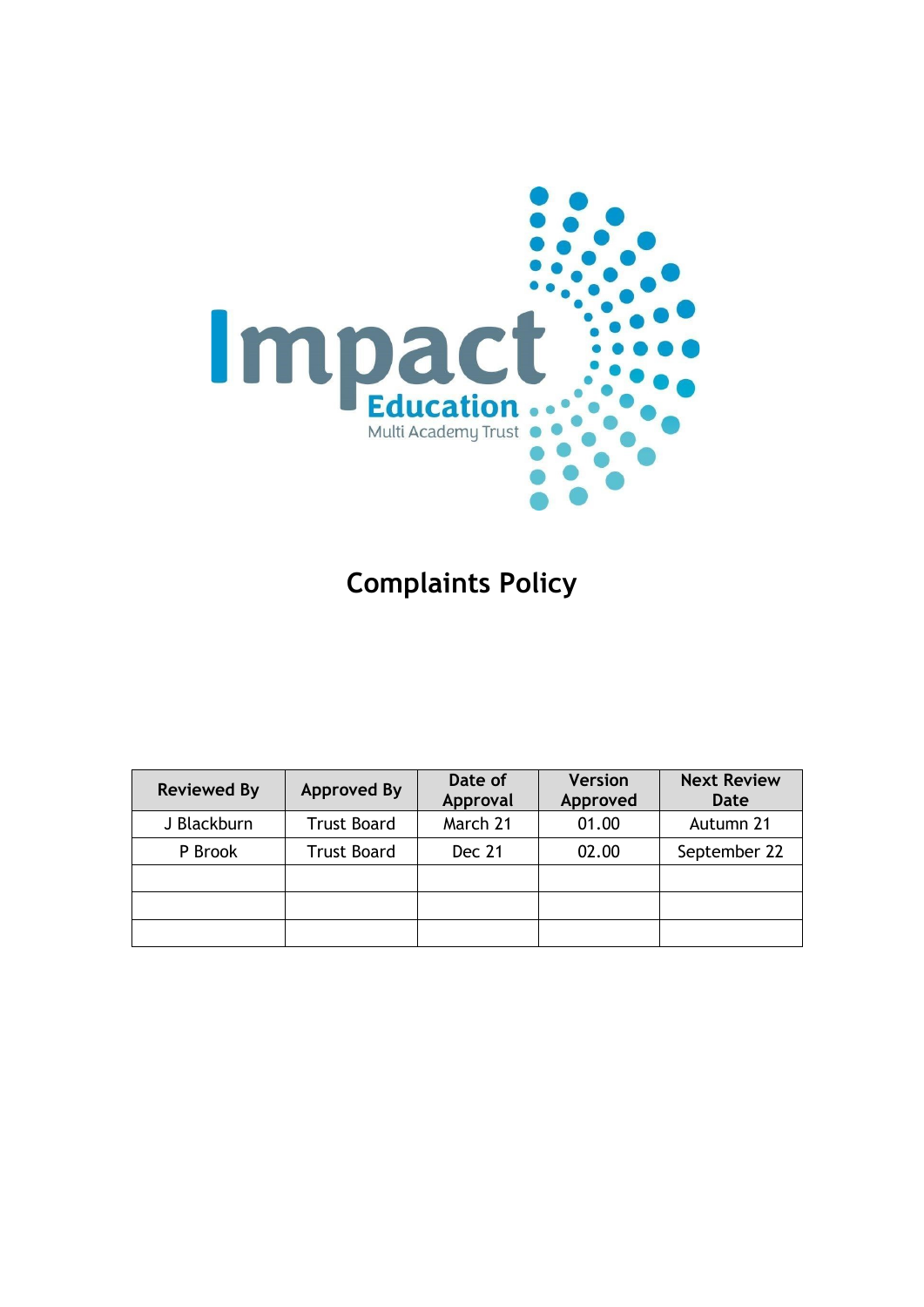

| <b>Document Properties</b> |                             |  |  |  |
|----------------------------|-----------------------------|--|--|--|
| <b>Document Owner</b>      | Paul Brook                  |  |  |  |
| Organisation               | <b>Impact Education MAT</b> |  |  |  |
| Fitle                      | <b>Complaints Policy</b>    |  |  |  |
| <b>Abstract</b>            |                             |  |  |  |
|                            |                             |  |  |  |

| <b>Version History</b> |         |               |                    |  |
|------------------------|---------|---------------|--------------------|--|
| Date                   | Version | <b>Status</b> | Summary of Changes |  |
|                        |         |               |                    |  |
|                        |         |               |                    |  |
|                        |         |               |                    |  |
|                        |         |               |                    |  |

| For the purpose of this policy the following representatives need to sign off this<br>document: |             |  |  |
|-------------------------------------------------------------------------------------------------|-------------|--|--|
| Role/Department & Responsibilities                                                              | <b>Name</b> |  |  |
| <b>Trust Board</b>                                                                              |             |  |  |
|                                                                                                 |             |  |  |
|                                                                                                 |             |  |  |
|                                                                                                 |             |  |  |
|                                                                                                 |             |  |  |
|                                                                                                 |             |  |  |

| Website: |                              |
|----------|------------------------------|
| Yes/No   | Yes - Both Academies & Trust |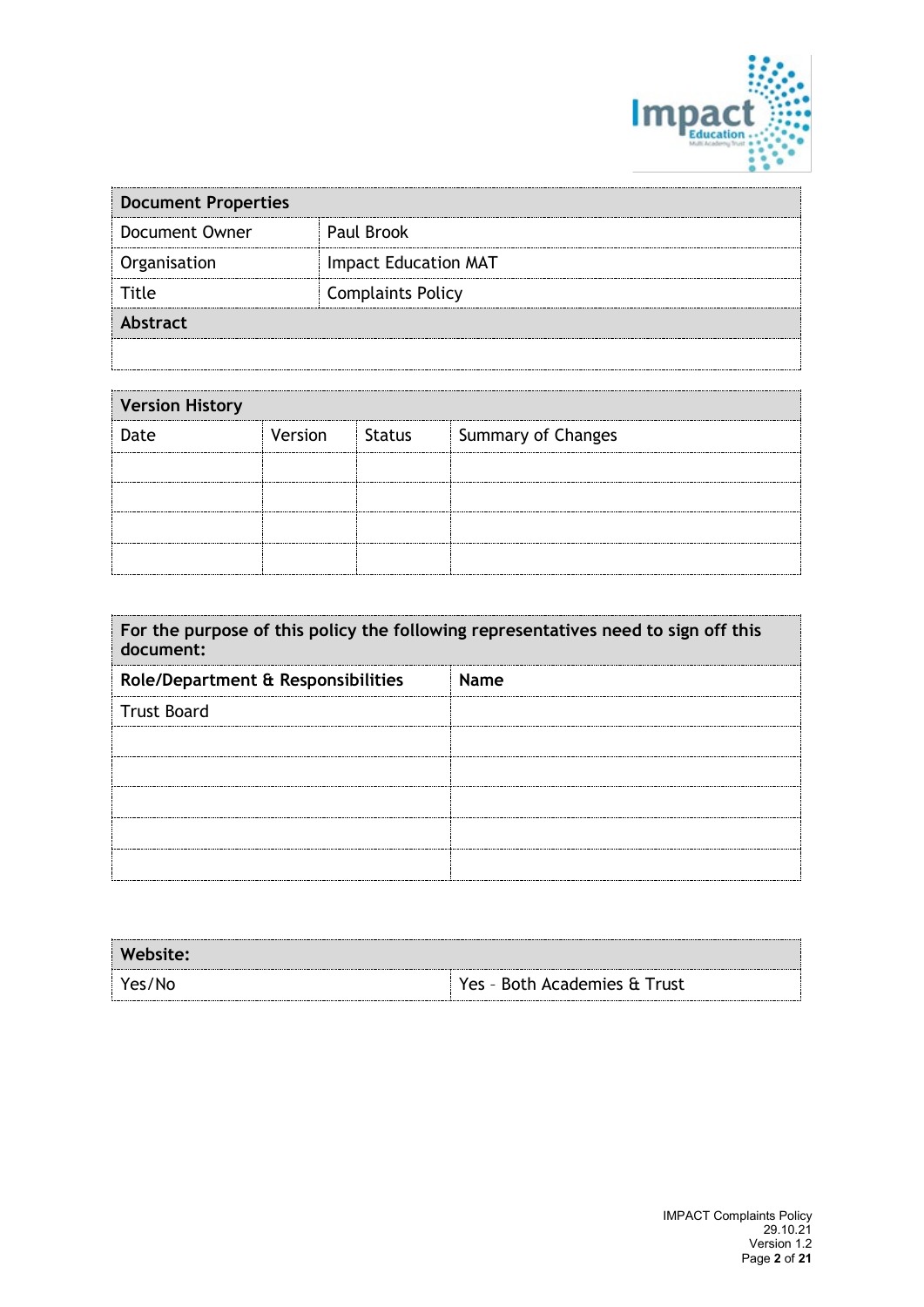

# **Contents**

# **Part A – Complaint Policy**

| 1. |                                                                                |  |
|----|--------------------------------------------------------------------------------|--|
| 2. |                                                                                |  |
| 3. |                                                                                |  |
| 4. | The difference between a concern and a complaint  Error! Bookmark not defined. |  |
| 5. | How to raise a concern or make a complaint Error! Bookmark not defined.        |  |
| 6. |                                                                                |  |
| 7. |                                                                                |  |
| 8. |                                                                                |  |
| 9. |                                                                                |  |
|    |                                                                                |  |
|    |                                                                                |  |
|    |                                                                                |  |
|    |                                                                                |  |
|    |                                                                                |  |

# **Part B – Stages of complaint and associated procedures**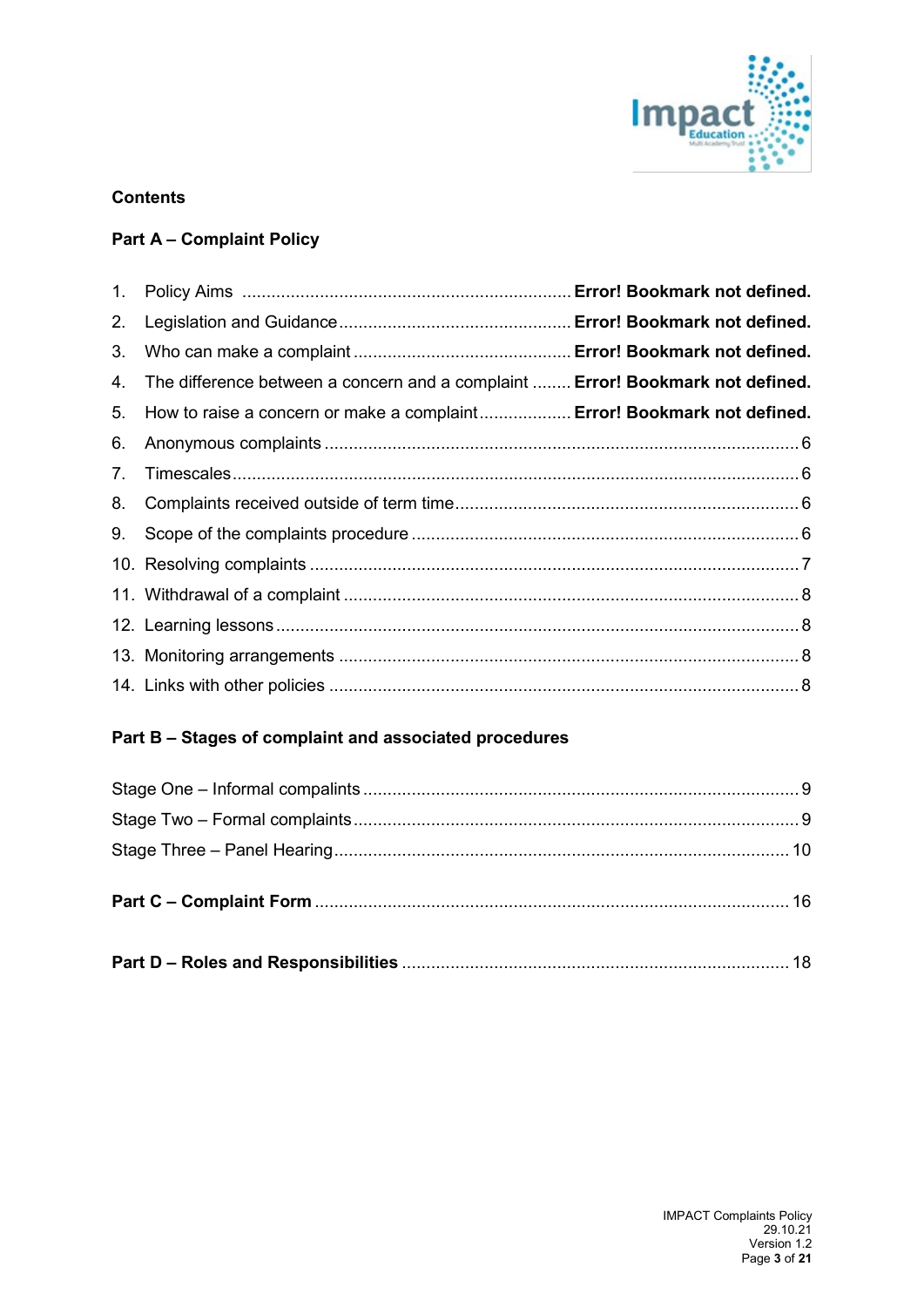

## **Part A – Complaint policy**

#### **1. Policy aims**

The Trust and our academies aims to meet its statutory obligations when responding to complaints from parents of pupils at our academies, and others.

When responding to complaints, we aim to:

- Be impartial and non-adversarial
- Facilitate a full and fair investigation by an independent person or panel, where necessary
- Address all the points at issue and provide an effective and prompt response
- Respect complainants' desire for confidentiality
- Treat complainants with respect and courtesy
- Ensure that any decisions we make are lawful, rational, reasonable, fair and proportionate, in line with the principles of administrative law
- Keep complainants informed of the progress of the complaints process
- Consider how the complaint can feed into school improvement evaluation processes

We try to resolve concerns or complaints by informal means wherever possible. Where this is not possible, formal procedures will be followed.

The school will aim to give the complainant the opportunity to complete the complaints procedure in full.

To support this, we will ensure we publicise the existence of this policy and make it available on the Trust and it's Academies.

Throughout the process, we will be sensitive to the needs of all parties involved, and make any reasonable adjustments needed to accommodate individuals.

## **2. Legislation and Guidance**

This document meets the requirements set out in part 7 of the schedule to the [Education](http://www.legislation.gov.uk/uksi/2014/3283/schedule/made)  [\(Independent School Standards\) Regulations 2014,](http://www.legislation.gov.uk/uksi/2014/3283/schedule/made) which states that we must have and make available a written procedure to deal with complaints from parents of pupils at the school.

It is also based on guidance published by the Education and Skills Funding Agency (ESFA) on [creating a complaints procedure that complies with the above](https://www.gov.uk/government/publications/setting-up-an-academies-complaints-procedure) regulations, and refers to [good practice guidance on setting up complaints procedures](https://www.gov.uk/government/publications/school-complaints-procedures) from the Department for Education (DfE).

This policy complies with our individual academy funding agreements and articles of association.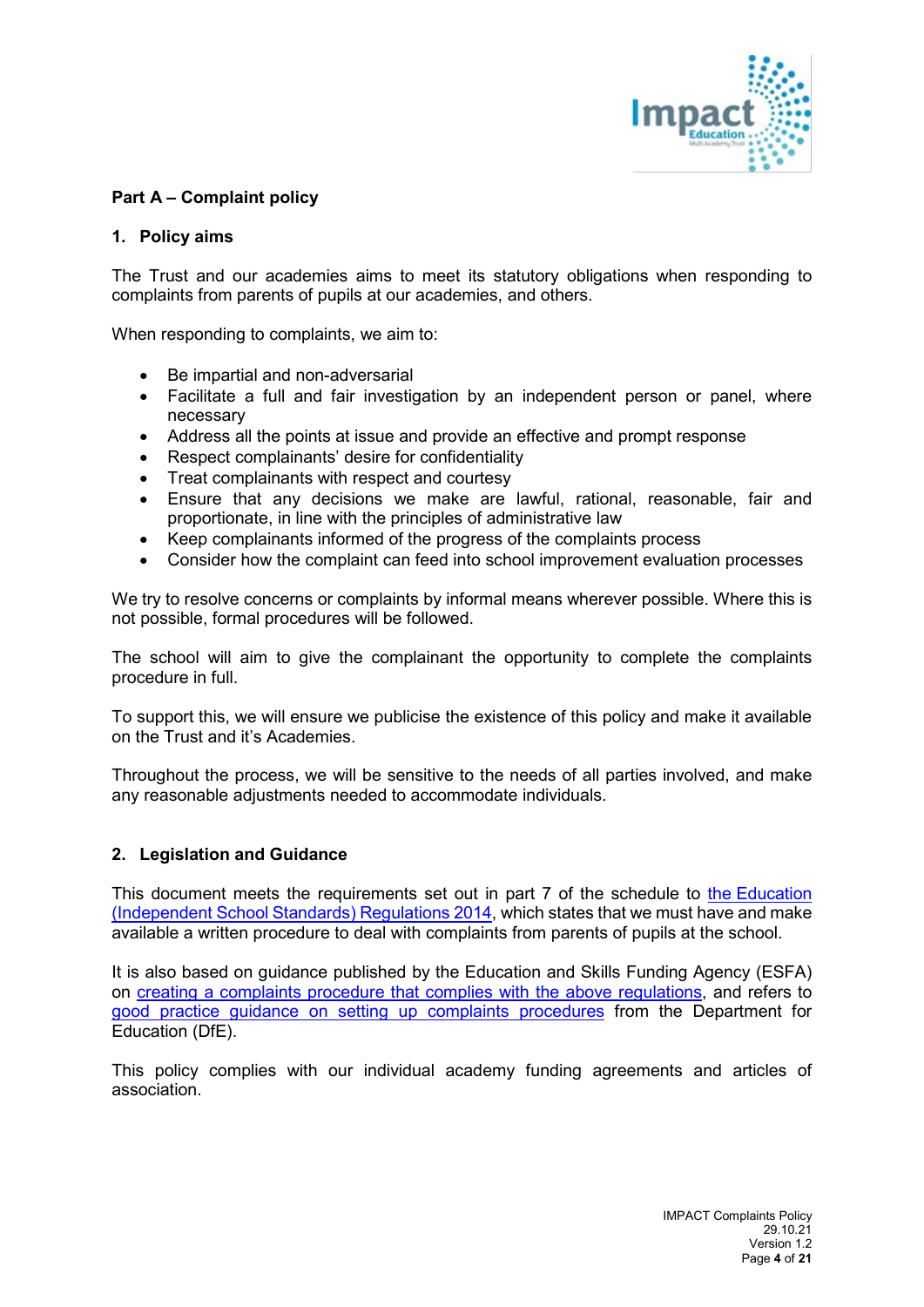

## **3. Who can make a complaint?**

This complaints procedure is not limited to parents or carers of children that are registered at the school. Any person, including members of the public, may make a complaint to the Academy or directly to the Trust about any provision of facilities or services that we provide. Unless complaints are dealt with under separate statutory procedures (such as appeals relating to exclusions or admissions), we will use this complaints procedure.

#### **4. The difference between a concern and a complaint**

A concern may be defined as '*an expression of worry or doubt over an issue considered to be important for which reassurances are sought'*.

A complaint may be defined as '*an expression of dissatisfaction however made, about actions taken or a lack of action*'.

It is in everyone's interest that concerns and complaints are resolved at the earliest possible stage. Many issues can be resolved informally, without the need to use the formal stages of the complaints procedure. The Trust and each Academy takes concerns seriously and will make every effort to resolve the matter as quickly as possible.

If you have difficulty discussing a concern with a particular member of staff, we will respect your views. In these cases, the Headteacher will refer you to another staff member. Similarly, if the member of staff directly involved feels unable to deal with a concern, the Headteacher will refer you to another staff member. The member of staff may be more senior but does not have to be. The ability to consider the concern objectively and impartially is more important.

We understand however, that there are occasions when people would like to raise their concerns formally. In this case, The Trust and/or the Academy will attempt to resolve the issue internally, through the stages outlined within this complaints procedure.

#### **5. How to raise a concern or make a complaint**

A concern or complaint can be made in person, in writing or by telephone. They may also be made by a third party acting on behalf on a complainant, as long as they have appropriate consent to do so.

Complaints against school staff (except the Headteacher) should be made in the first instance, to the Headteacher via the school office*.* Please mark them as Private and Confidential.

Complaints that involve or are about the Headteacher should be addressed to the Chair of Governors, via the school office. Please mark them as Private and Confidential.

Complaints about the Chair of Governors, any individual governor or the whole governing body should be addressed to the Clerk to the Governing Body via the school office. Please mark them as Private and Confidential.

Complaints about the Chief Executive Officer (CEO) or a trustee of the Trust, should be addressed to the Chair of Trustees, via the trust office. Please mark them as Private and **Confidential**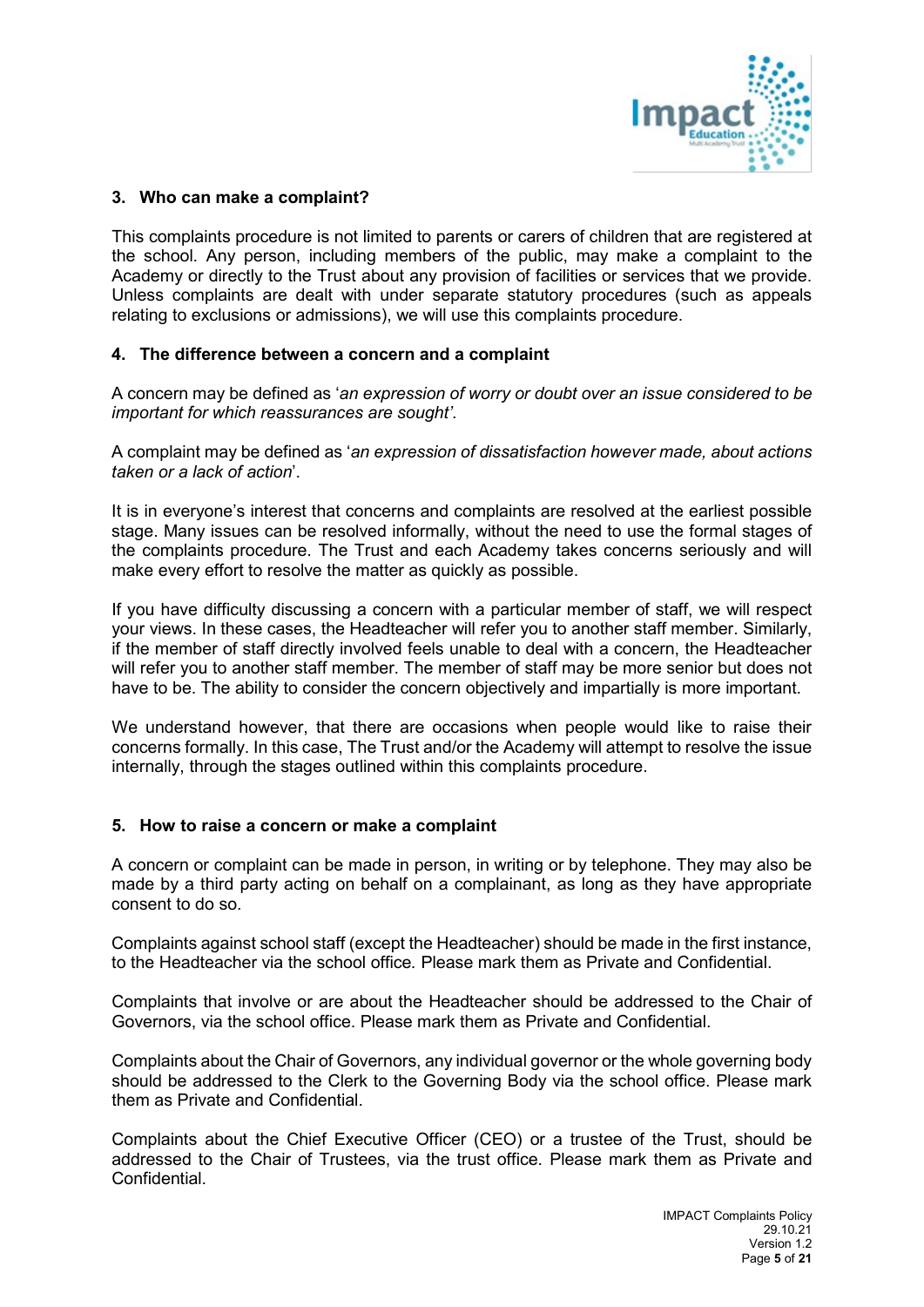

For ease of use, a template complaint form is included at the end of this procedure. If you require help in completing the form, please contact the school office. You can also ask a thirdparty organisation for example like the Citizens Advice to help you.

In accordance with equality law, we will consider making reasonable adjustments if required, to enable complainants to access and complete this complaints procedure. For instance, providing information in alternative formats, assisting complainants in raising a formal complaint or holding meetings in accessible locations.

#### **6. Anonymous complaints**

We will not normally investigate anonymous complaints. However, the Headteacher or Chair of Governors, if appropriate, will determine whether the complaint warrants an investigation.

#### **7. Timescales**

You must raise the complaint within three months of the incident or, where a series of associated incidents have occurred, within three months of the last of these incidents. We will consider complaints made outside of this time frame if exceptional circumstances apply.

#### **8. Complaints received outside of term time**

We will consider complaints made outside of term time to have been received on the first school day after the holiday period.

#### **9. Scope of the complaints procedure**

This procedure covers all complaints about any provision of community facilities or services by the Academy other than complaints that are dealt with under other statutory procedures, including those listed below.

| <b>Exceptions</b>                                                          | Who to contact                                                                                                                                                                                                                                                                                                                                                                                                                                |
|----------------------------------------------------------------------------|-----------------------------------------------------------------------------------------------------------------------------------------------------------------------------------------------------------------------------------------------------------------------------------------------------------------------------------------------------------------------------------------------------------------------------------------------|
| Admissions to schools                                                      | Concerns about admissions should be handled through a<br>separate process - either through the appeals process or<br>via the local authority.                                                                                                                                                                                                                                                                                                 |
| Matters likely to require a Child<br>$\bullet$<br>Protection Investigation | Complaints about child protection matters are handled<br>under our child protection and safeguarding policy and in<br>accordance with relevant statutory guidance.<br>If you have serious concerns, you may wish to contact the<br>local authority designated officer (LADO) who has local<br>responsibility for safeguarding<br>Kirklees LADO LADO.cases@kirklees.gov.uk<br>Tel: 01484 221126<br>Calderdale LADO ladoadmin@calderdale.gov.uk |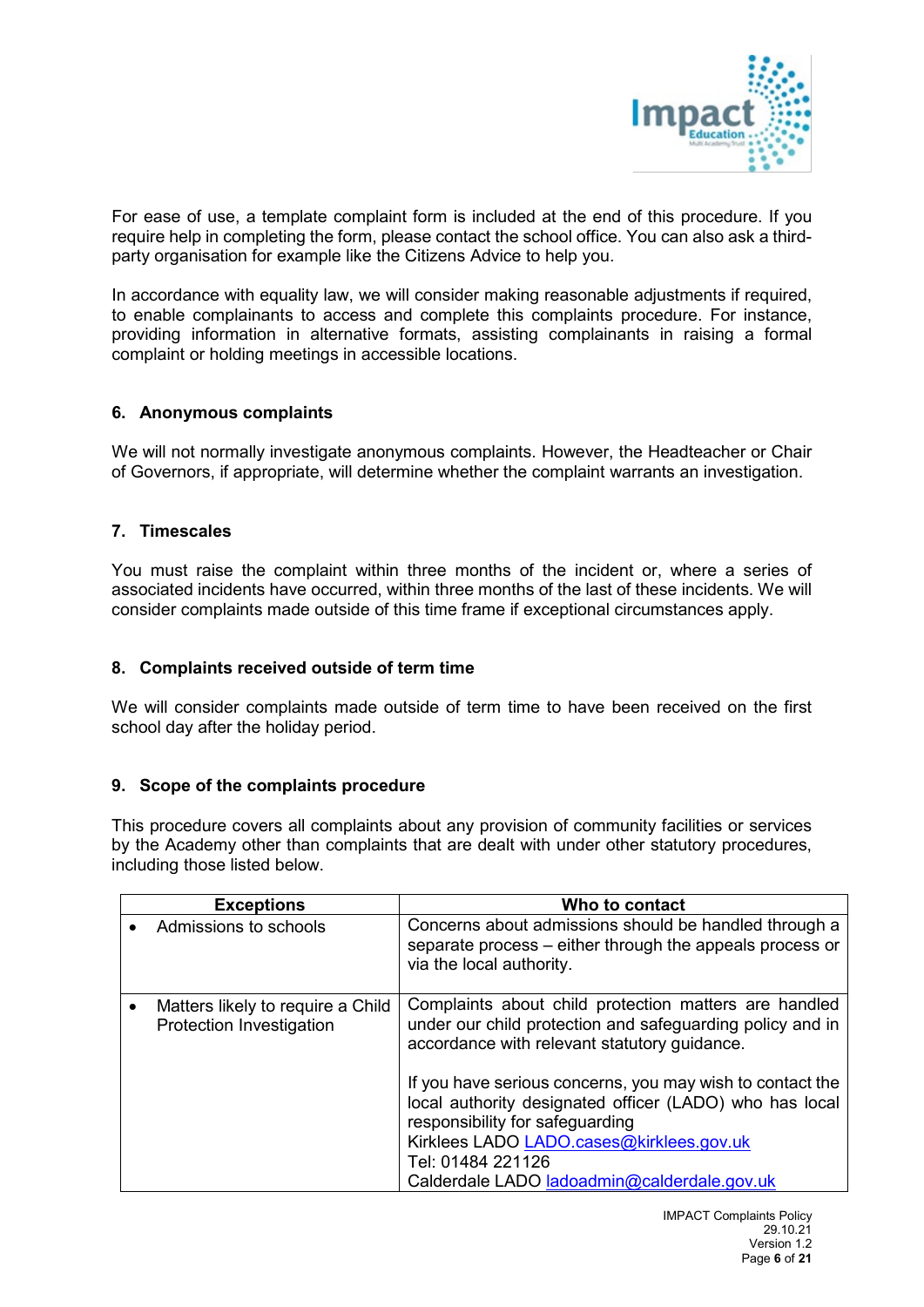

|  |                                  | Tel: 01422 394055                                                                                               |
|--|----------------------------------|-----------------------------------------------------------------------------------------------------------------|
|  |                                  | or;                                                                                                             |
|  |                                  | Kirklees: Multi-Agency Safeguarding Hub (MASH)                                                                  |
|  |                                  | MASH@kirklees.gcsx.gov.uk                                                                                       |
|  |                                  | Tel: 01484 456848<br>Calderdale: Multi Agency Safeguarding Team (MAST)                                          |
|  |                                  | mast@calderdale.gov.uk;                                                                                         |
|  |                                  | Tel: 01422 393336                                                                                               |
|  |                                  |                                                                                                                 |
|  | of children<br>Exclusion<br>from | Further information about raising concerns<br>about                                                             |
|  | school*                          | exclusion can be found at: www.gov.uk/school-discipline-                                                        |
|  |                                  | exclusions/exclusions.                                                                                          |
|  |                                  | *complaints about the application of the behaviour policy                                                       |
|  |                                  | can be made through the school's complaints procedure.                                                          |
|  |                                  |                                                                                                                 |
|  | Whistleblowing                   | We have an internal whistleblowing procedure for all our                                                        |
|  |                                  | employees, including temporary staff and contractors.<br>The Secretary of State for Education is the prescribed |
|  |                                  | person for matters relating to education for whistle-                                                           |
|  |                                  | blowers in education who do not want to raise matters                                                           |
|  |                                  | direct with their employer. Referrals can be made at:                                                           |
|  |                                  | www.education.gov.uk/contactus.                                                                                 |
|  |                                  |                                                                                                                 |
|  |                                  | Volunteer staff who have concerns about our school<br>should complain through the school's complaints           |
|  |                                  | procedure. You may also be able to complain direct to                                                           |
|  |                                  | either Kirklees or Calderdale Local Authority or the                                                            |
|  |                                  | Department for Education (see link above), depending on                                                         |
|  |                                  | the substance of your complaint.                                                                                |
|  | Staff grievances                 | Complaints from staff will be dealt with under the school's                                                     |
|  |                                  | internal grievance procedures.                                                                                  |
|  |                                  |                                                                                                                 |
|  | Staff conduct                    | Complaints about staff will be dealt with under the school's                                                    |
|  |                                  | internal disciplinary procedures, if appropriate.                                                               |
|  |                                  | Complainants will not be informed of any disciplinary                                                           |
|  |                                  | action taken against a staff member as a result of a                                                            |
|  |                                  | complaint. However, the complainant will be notified that                                                       |
|  |                                  | the matter is being addressed.                                                                                  |
|  |                                  |                                                                                                                 |

If other bodies are investigating aspects of the complaint, for example the police, local authority (LA) safeguarding teams or Tribunals, this may impact on our ability to adhere to the timescales within this procedure or result in the procedure being suspended until those public bodies have completed their investigations. If this happens, we will inform you of a proposed new timescale.

If a complainant commences legal action against the Academy in relation to their complaint, we will consider whether to suspend the complaints procedure until those legal proceedings have concluded.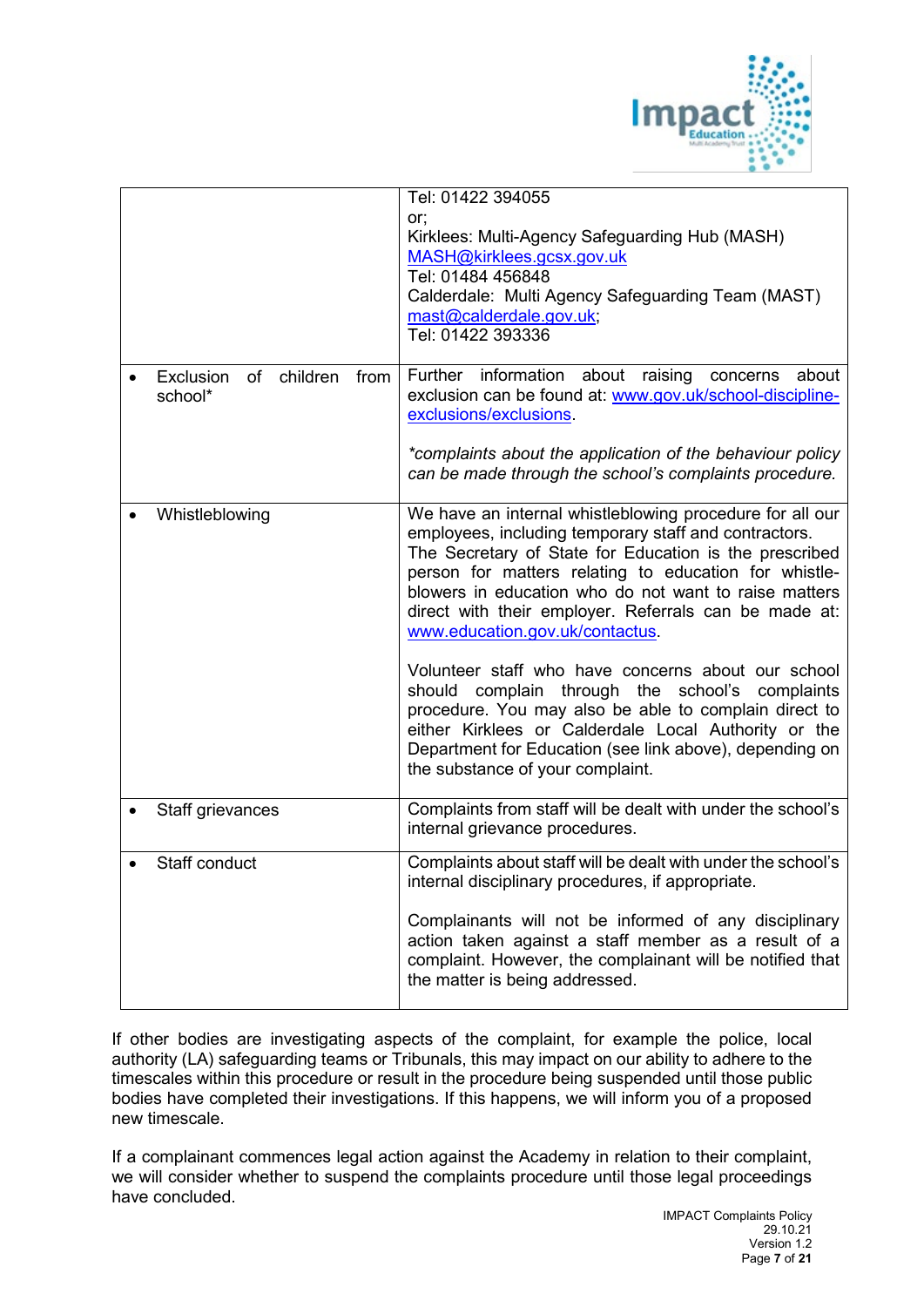

## **10. Resolving Complaints**

At each stage in the procedure, the Academy wants to resolve the complaint. If appropriate, we will acknowledge that the complaint is upheld in whole or in part. In addition, we may offer one or more of the following:

- An explanation
- An admission that the situation could have been handled differently or better
- An assurance that we will try to ensure the event complained of will not recur
- An explanation of the steps that have been or will be taken to help ensure that it will not happen again and an indication of the timescales within which any changes will be made
- An undertaking to review school policies in light of the complaint
- An apology.

#### **11. Withdrawal of a complaint**

If a complainant wants to withdraw their complaint, we will ask them to confirm this in writing.

#### **12. Learning lessons**

Should there be any underlying or emerging issues that the complaints raise, where appropriate, and respecting confidentiality, the Chair of the Local Governing Body and the Headteacher will determine whether there are any improvements that the school can make to its procedures or practice to help prevent similar events in the future.

#### **13. Monitoring arrangements**

The Chair of the Trust Board will monitor the effectiveness of the complaints procedure in ensuring that complaints are handled properly. The Chair of the Local Governing Body will track the number and nature of complaints, and review underlying issues as stated in section 12.

The complaints records are logged and managed by Clerk to the Local Governing Body.

This policy will be reviewed by the Trust Board annually each September.

At each review, the policy will be approved by Board of Trustees.

#### **14. Links with other policies**

Policies dealing with other forms of complaints include:

- Child protection and safeguarding policy and procedures
- Admissions policy
- Exclusions policy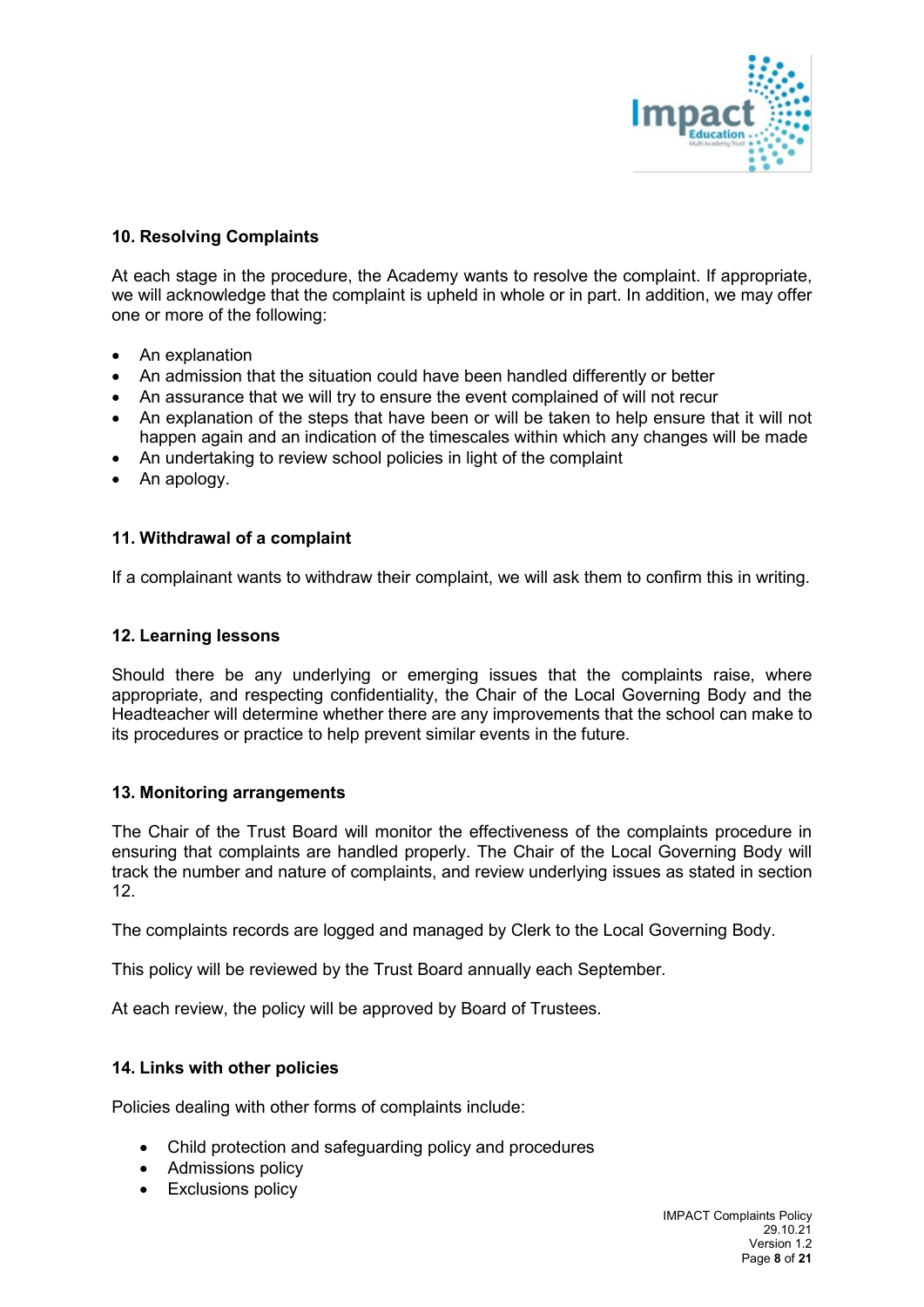

- Staff grievance procedures
- Staff disciplinary procedures
- SEN policy and information report
- Privacy notices

## **Part B – Stages of Complaint and associated procedures**

#### **Stage 1 – Informal complaints**

It is to be hoped that most concerns can be expressed and resolved on an informal basis. Concerns should be raised with either the class teacher, year head / subject head or Headteacher. Complainants should not approach individual governors or trustees to raise concerns or complaints. They have no power to act on an individual basis and it may also prevent them from considering complaints at Stage 3 of the procedure.

At the conclusion of their investigation, the appropriate person investigating the complaint will provide an informal written response within 5 school days of the date of receipt of the complaint.

If the issue remains unresolved, the next step is to make a formal complaint.

## **Stage 2 – Formal complaints**

Formal complaints must be made to the Headteacher (unless they are about the Headteacher), via the school office. This may be done in person or in writing (preferably on the

Complaint Form).

The Headteacher will record the date the complaint is received and will acknowledge receipt of the complaint in writing (either by letter or email) within 5 school days.

Within this response, the Headteacher will seek to clarify the nature of the complaint, ask what remains unresolved and what outcome the complainant would like to see. The Headteacher can consider whether a face to face meeting is the most appropriate way of doing this.

*Note: The Headteacher may delegate the investigation to another member of the school's senior leadership team but not the decision to be taken.*

During the investigation, the Headteacher (or investigator) will:

- If necessary, interview those involved in the matter and/or those complained of, allowing them to be accompanied if they wish
- Keep a written record of any meetings/interviews in relation to their investigation.

At the conclusion of their investigation, the Headteacher will provide a formal written response within 15 school days of the date of receipt of the complaint.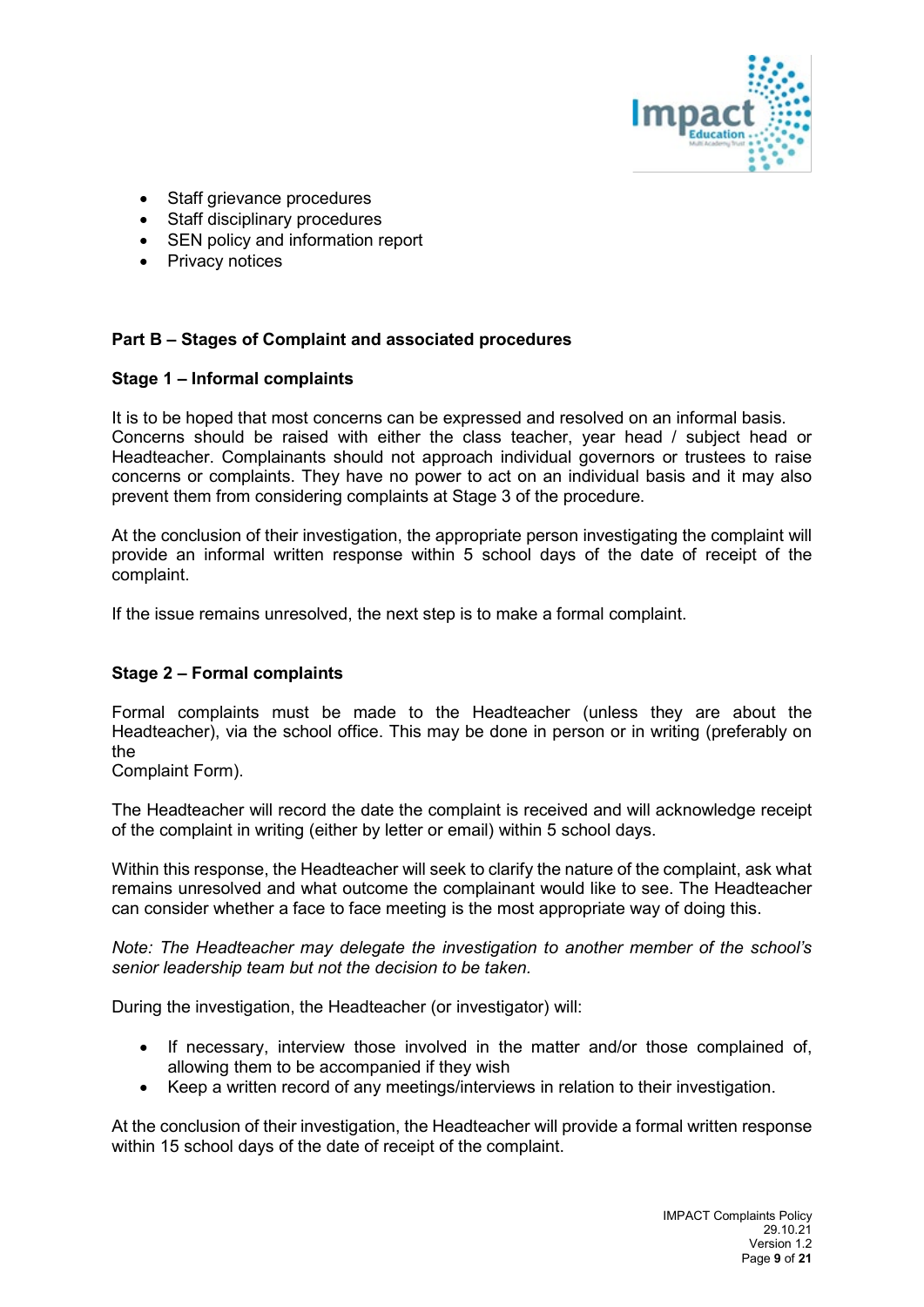

If the Headteacher is unable to meet this deadline, they will provide the complainant with an update and revised response date.

The response will detail any actions taken to investigate the complaint and provide a full explanation of the decision made and the reason(s) for it. Where appropriate, it will include details of actions each Academy will take to resolve the complaint.

The Headteacher will advise the complainant of how to escalate their complaint should they remain dissatisfied with the outcome of Stage 2.

If the complaint is about the Headteacher, or a member of the governing body (including the Chair or Vice-Chair), a suitably skilled governor will be appointed to complete all the actions at Stage 2.

Complaints about the Headteacher or member of the governing body must be made to the Clerk, via the school office.

If the complaint is:

- Jointly about the Chair and Vice Chair or
- The entire governing body or
- The majority of the governing body

Stage 2 will be escalated to the CEO of the Trust.

#### **Stage 3 – Panel Hearing**

If the complainant is dissatisfied with the outcome at Stage 2 and wishes to take the matter further, they can escalate the complaint to Stage 3 – a panel hearing consisting of at least three people who were not directly involved in the matters detailed in the complaint with one panel member who is independent of the management and running of the school. This is the final stage of the complaints procedure.

A request to escalate to Stage 3 must be made to the Clerk, via the school office, within 5 school days of receipt of the Stage 2 response.

The Clerk will record the date the complaint is received and acknowledge receipt of the complaint in writing (either by letter or email) within 10 school days. Requests received outside of this time frame will only be considered if exceptional circumstances apply.

The Clerk will write to the complainant to inform them of the date of the meeting. They will aim to convene a meeting within 15 school days of receipt of the Stage 3 request. If this is not possible, the Clerk will provide an anticipated date and keep the complainant informed.

If the complainant rejects the offer of three proposed dates, without good reason, the Clerk will decide when to hold the meeting. It will then proceed in the complainant's absence on the basis of written submissions from both parties.

If the complaint is:

• jointly about the Chair and Vice Chair or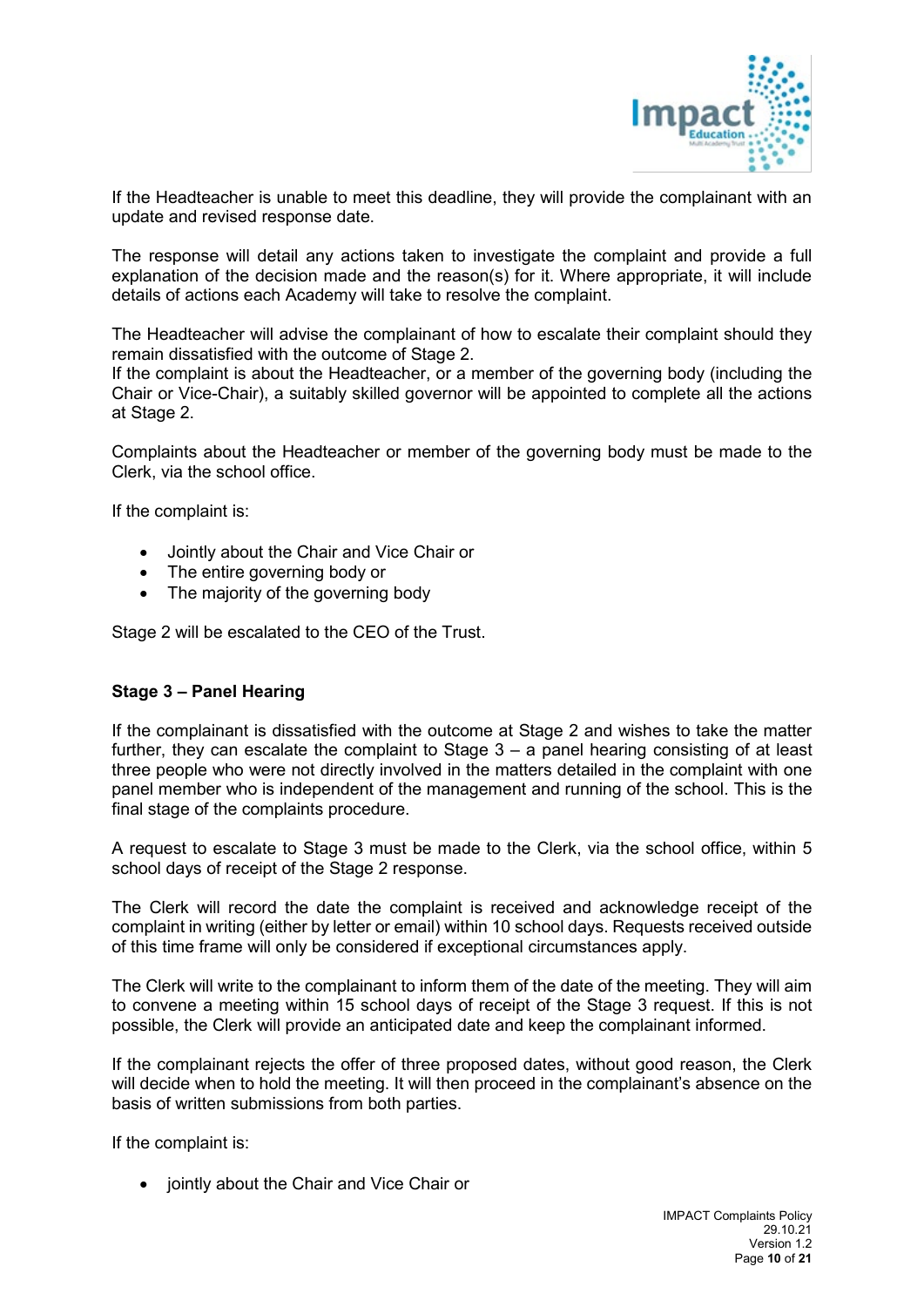

- the entire governing body or
- the majority of the governing body

Then Stage 3 will be heard by the trustees and an independent panel member.

A complainant may bring someone along to the panel meeting to provide support. This can be a relative or friend. Generally, we do not encourage either party to bring legal representatives to the panel meeting. However, there may be occasions when legal representation is appropriate.

For instance, if a school employee is called as a witness in a complaint meeting, they may wish to be supported by union and/or legal representation.

*Note: Complaints about staff conduct will not generally be handled under this complaints procedure. Complainants will be advised that any staff conduct complaints will be considered under (Human Resources) staff disciplinary procedures, if appropriate, but outcomes will not be shared with them.* 

Representatives from the media are not permitted to attend.

At least 5 school days before the meeting, the Clerk will:

- Confirm and notify the complainant of the date, time and venue of the meeting, ensuring that, if the complainant is invited, the dates are convenient to all parties and that the venue and proceedings are accessible
- Request copies of any further written material to be submitted to the panel at least 5 school days before the meeting.

Any written material will be circulated to all parties at least 3 school days before the date of the meeting. The panel will not normally accept, as evidence, recordings of conversations that were obtained covertly and without the informed consent of all parties being recorded.

The panel will also not review any new complaints at this stage or consider evidence unrelated to the initial complaint to be included. New complaints must be dealt with from Stage 1 of the procedure.

The meeting will be held in private. Electronic recordings of meetings or conversations are not normally permitted unless a complainant's own disability or special needs require it. Prior knowledge and consent of all parties attending must be sought before meetings or conversations take place. Consent will be recorded in any minutes taken.

The panel will consider the complaint and all the evidence presented. The panel can:

- Uphold the complaint in whole or in part
- Dismiss the complaint in whole or in part.

If the complaint is upheld in whole or in part, the panel will:

- Decide on the appropriate action to be taken to resolve the complaint
- Where appropriate, recommend changes to the school's systems or procedures to prevent similar issues in the future.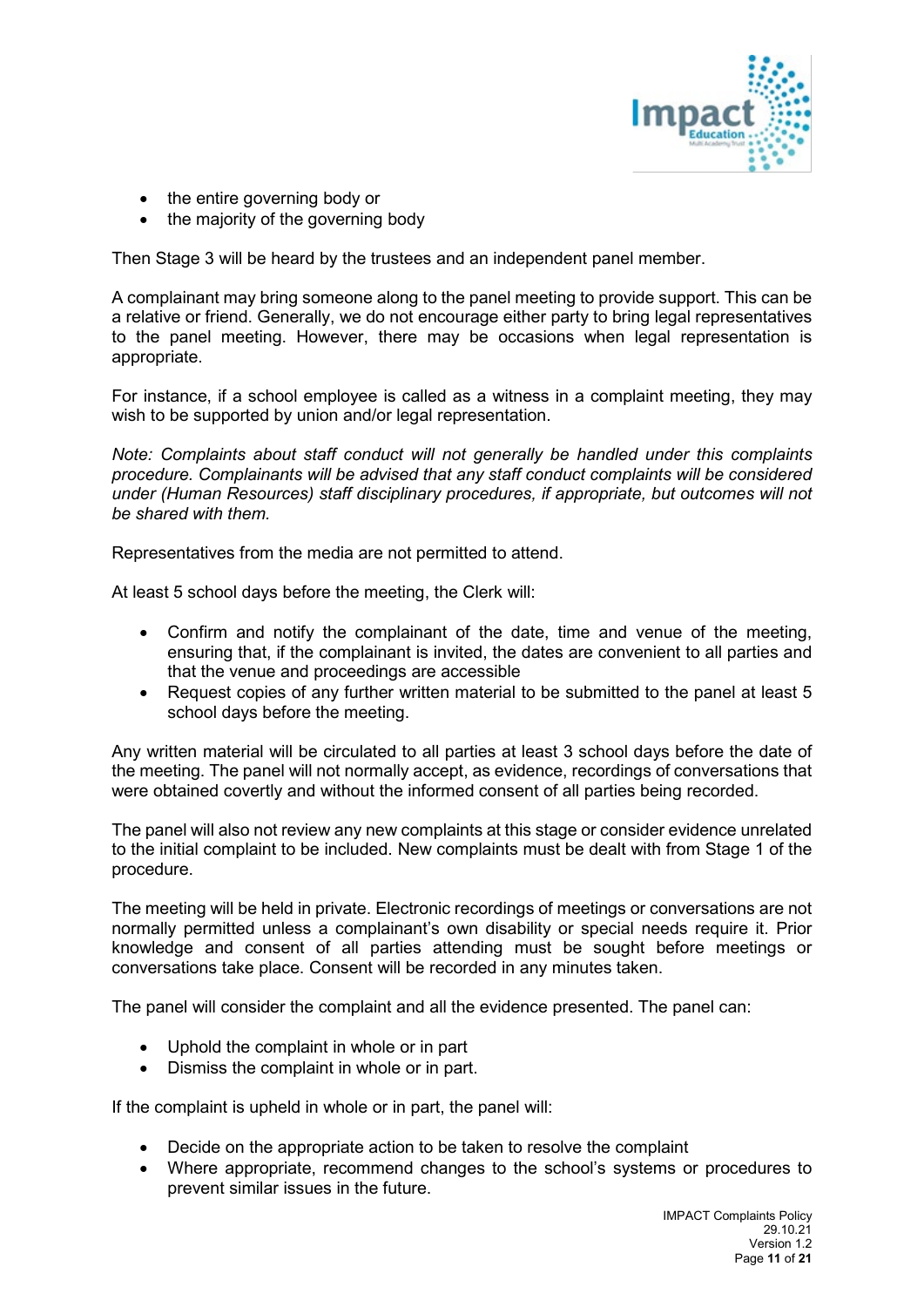

The Chair of the Panel will provide the complainant and the Academy with a full explanation of their decision and the reason(s) for it, in writing, within 10 school days.

The letter to the complainant will include details of how to contact the Education and Skills Funding Agency (ESFA) if they are dissatisfied with the way their complaint has been handled by the Academy.

The response will detail any actions taken to investigate the complaint and provide a full explanation of the decision made and the reason(s) for it. Where appropriate, it will include details of actions the Academy will take to resolve the complaint.

The panel will ensure that those findings and recommendations are sent by electronic mail or otherwise given to the complainant and, where relevant, the person complained about. Furthermore, they will be available for inspection on the school premises by the proprietor and the Headteacher.

A written record will be kept of all complaints, and of whether they are resolved at the preliminary stage or proceed to a panel hearing, along with what actions have been taken, regardless of the decision.

All correspondence statements and records relating to individual complaints will be kept confidential, except where the Secretary of State or a body conducting an inspection under section 109 of the 2008 Act requests access to them.

#### **Complaints escalated to / about the Trust, CEO or Trustee**

If a complaint is escalated to Impact Education Multi Academy Trust "the trust" or if a complainant wishes to complain directly about the trust, then the complaint should be sent to the CEO to be investigated. School based complaints that that seek to bypass Stages 1 and 2 will be referred back to the schools.

The CEO will write to the complainant acknowledging the complaint within 5 school days of the date that the written request was received. The acknowledgement will confirm that the complaint will now be investigated under Stage 3 of this Complaints Policy and will confirm the date for providing a response to the complainant.

Following the investigation, the CEO will write to the complainant confirming the outcome within 15 school days of the date that the letter was received. If this time limit cannot be met, the CEO will write to the Complainant within 10 school days of the date that the letter was received, explaining the reason for the delay and providing a revised date.

If the complaint concerns the CEO or a Trustee, the complaint should be investigated by the Chair of the Trust Board. If a formal complaint form is received about the Chair, the complaint will be referred to the Vice Chair for investigation

*NB. Where the Chair of the Trust Board has investigated the complaint, they will write the letter of outcome to the Complainant and provide a copy to the CEO.*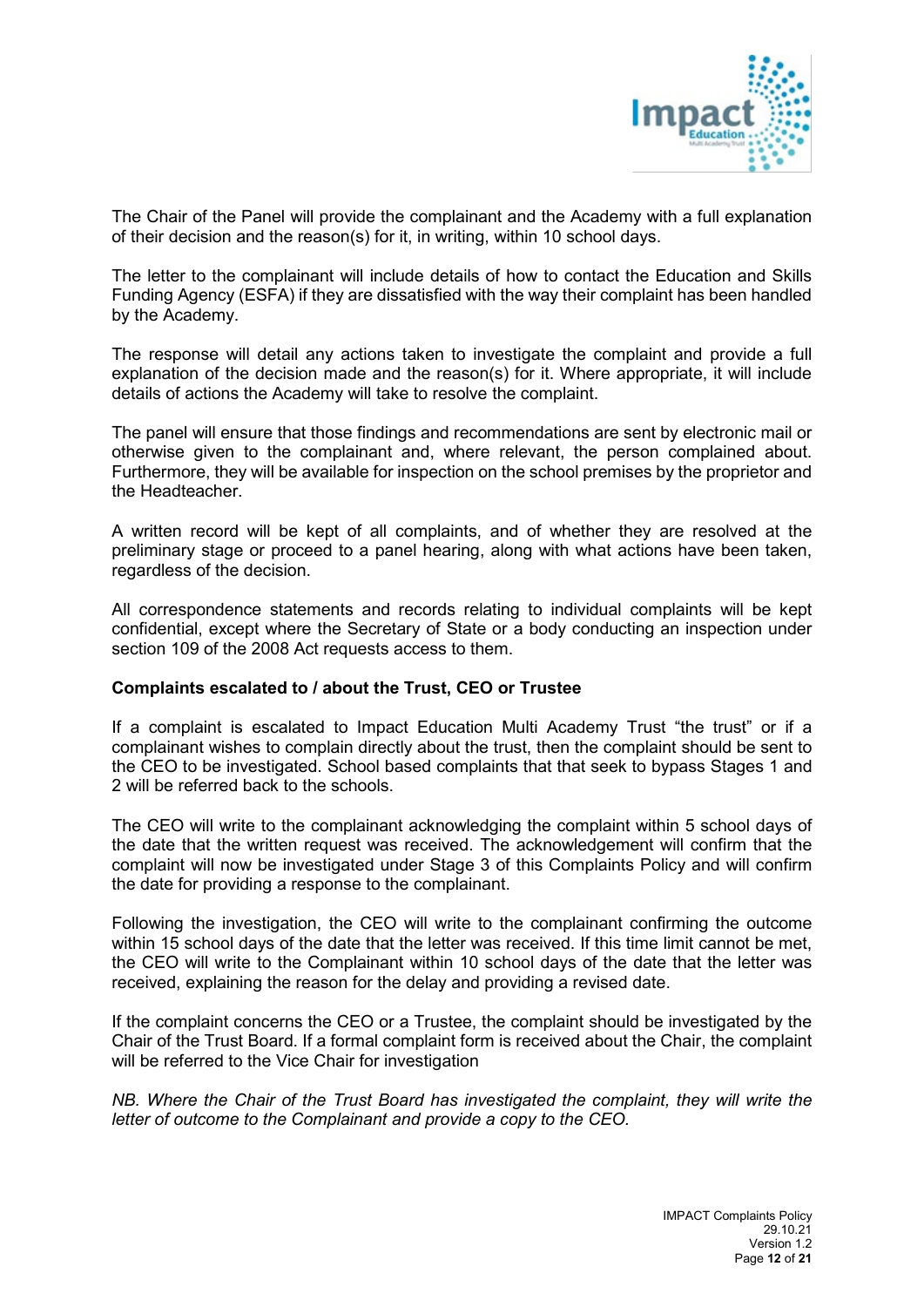

If the complainant is not satisfied with the outcome of the previous stage, the complainant should write to the Clerk to the Trust Board asking for the complaint to be heard before a Complaint Panel, within 5 school days of receipt of the outcome letter.

The Clerk will record the date the complaint is received and acknowledge receipt of the complaint in writing (either by letter or email) within 10 school days.

Requests received outside of this time frame will only be considered if exceptional circumstances apply.

The Clerk will write to the complainant to inform them of the date of the meeting. They will aim to convene a meeting within 15 school days of receipt of the request to escalate the complaint. If this is not possible, the Clerk will provide an anticipated date and keep the complainant informed.

If the complainant rejects the offer of three proposed dates, without good reason, the Clerk will decide when to hold the meeting. It will then proceed in the complainant's absence on the basis of written submissions from both parties.

If the complaint is:

- Jointly about the Chair and Vice Chair or
- The entire trust board or
- The majority of the trust board

Then Stage 3 will be heard by a completely independent panel if one or more of the bullets apply.

The Complaint Panel will consist of three members. None of the three members of the Complaint Panel will have been involved in the incidents or events which led to the complaint, or have been involved in dealing with the complaint in the previous stages, of have any detailed prior knowledge of the complaint.

One of the Complaint Panel members will be independent of the management and running of the Academy Trust. This means that the independent Complaint Panel member will not be a Trustee or an employee of the Trust.

A complainant may bring someone along to the panel meeting to provide support. This can be a relative or friend. Generally, we do not encourage either party to bring legal representatives to the panel meeting. However, there may be occasions when legal representation is appropriate.

For instance, if a trust employee is called as a witness in a complaint meeting, they may wish to be supported by union and/or legal representation.

*Note: Complaints about staff conduct will not generally be handled under this complaints procedure. Complainants will be advised that any staff conduct complaints will be considered under staff disciplinary procedures, if appropriate, but outcomes will not be shared with them.* 

Representatives from the media are not permitted to attend.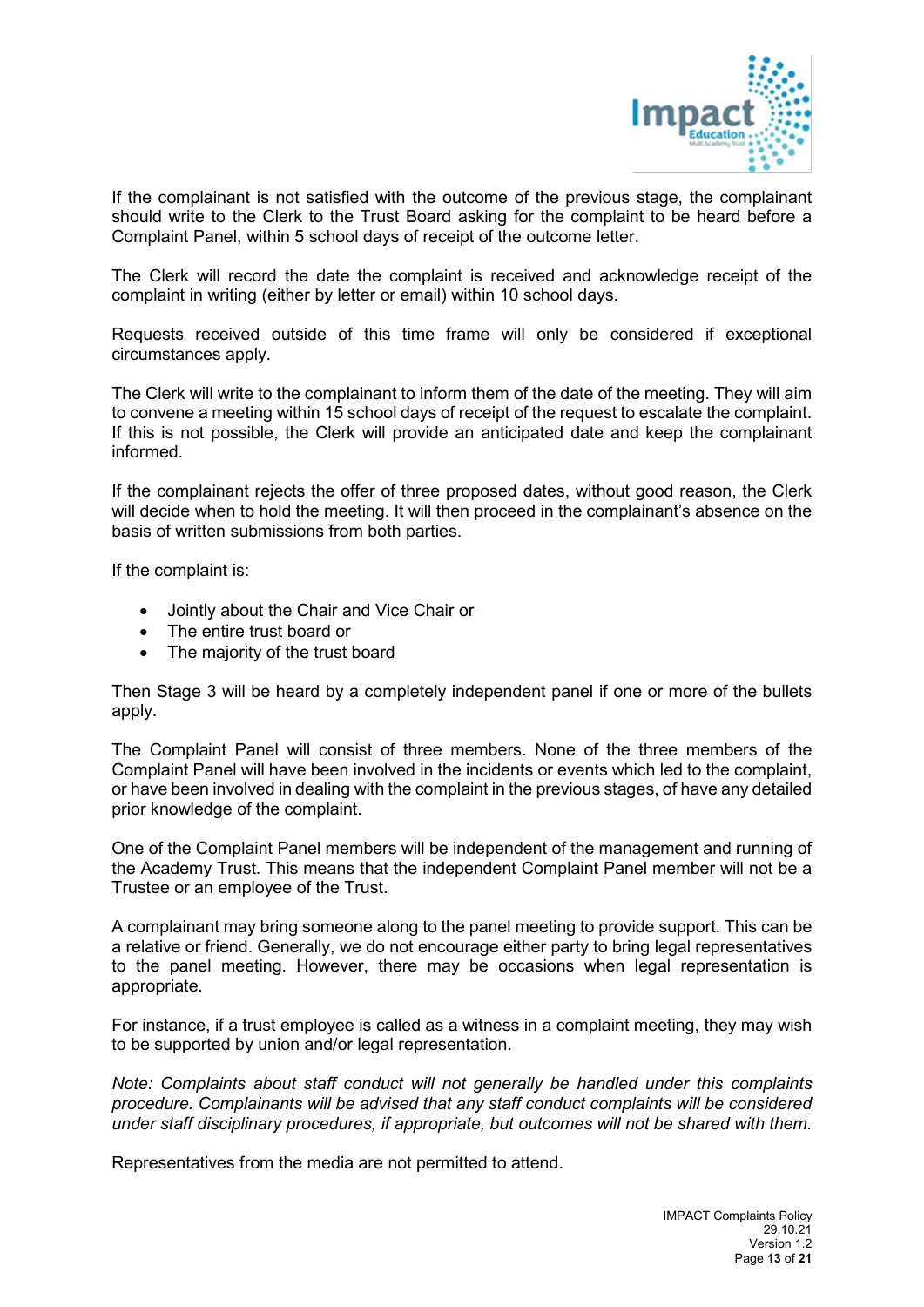

At least 10 school days before the meeting, the Clerk will:

- confirm and notify the complainant of the date, time and venue of the meeting, ensuring that, if the complainant is invited, the dates are convenient to all parties and that the venue and proceedings are accessible
- request copies of any further written material to be submitted to the panel at least 5 school days before the meeting.

Any written material will be circulated to all parties at least 3 school days before the date of the meeting. The panel will not normally accept, as evidence, recordings of conversations that were obtained covertly and without the informed consent of all parties being recorded.

The panel will also not review any new complaints at this stage or consider evidence unrelated to the initial complaint to be included. New complaints must be dealt with from Stage 1 of the procedure.

The meeting will be held in private. Electronic recordings of meetings or conversations are not normally permitted unless a complainant's own disability or special needs require it. Prior knowledge and consent of all parties attending must be sought before meetings or conversations take place. Consent will be recorded in any minutes taken.

The panel will consider the complaint and all the evidence presented. The panel can:

- Uphold the complaint in whole or in part
- Dismiss the complaint in whole or in part

If the complaint is upheld in whole or in part, the panel will:

- Decide on the appropriate action to be taken to resolve the complaint
- Where appropriate, recommend changes to the school's systems or procedures to prevent similar issues in the future.

The Chair of the Panel will provide the complainant and Impact Education Multi Academy Trust with a full explanation of their decision and the reason(s) for it, in writing, within 15 school days. The letter to the complainant will include details of how to contact the Education and Skills Funding Agency (ESFA) if they are dissatisfied with the way their complaint has been handled by Impact Education Multi Academy Trust.

The response will detail any actions taken to investigate the complaint and provide a full explanation of the decision made and the reason(s) for it. Where appropriate, it will include details of actions Impact Education Multi Academy Trust will take to resolve the complaint.

The panel will ensure that those findings and recommendations are sent by electronic mail or otherwise given to the complainant and, where relevant, the person complained about. Furthermore, they will be available for inspection on the school premises by the proprietor and the Headteacher.

A written record will be kept of all complaints, and of whether they are resolved at the preliminary stage or proceed to a panel hearing, along with what actions have been taken, regardless of the decision.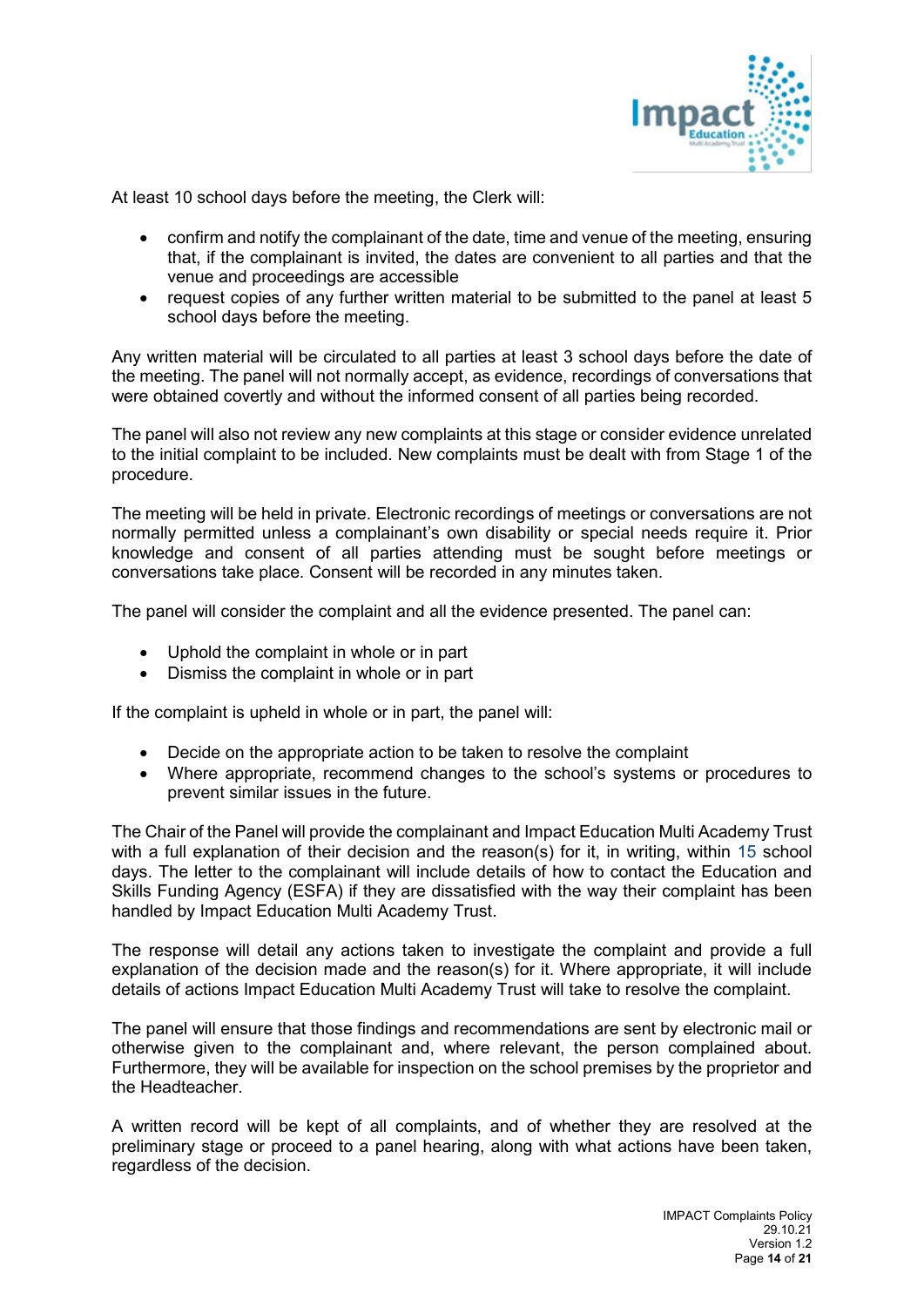

All correspondence statements and records relating to individual complaints will be kept confidential, except where the Secretary of State or a body conducting an inspection under section 109 of the 2008 Act requests access to them.

#### **Next Steps**

If the complainant believes the school / trust did not handle their complaint in accordance with the published complaints procedure or they acted unlawfully or unreasonably in the exercise of their duties under education law, they can contact the ESFA after they have completed Stage 3.

The ESFA will not normally reinvestigate the substance of complaints or overturn any decisions made by the Academy. They will consider whether the Academy has adhered to education legislation and any statutory policies connected with the complaint and whether they have followed [Part 7 of the Education \(Independent School Standards\) Regulations 2014.](http://www.legislation.gov.uk/uksi/2010/1997/schedule/1/made)

The complainant can refer their complaint to the ESFA online at: [www.education.gov.uk/contactus,](http://www.education.gov.uk/contactus) by telephone on: 0370 000 2288 or by writing to: Academy Complaints and Customer Insight Unit Education and Skills Funding Agency Cheylesmore House 5 Quinton Road **Coventry** CV1 2WT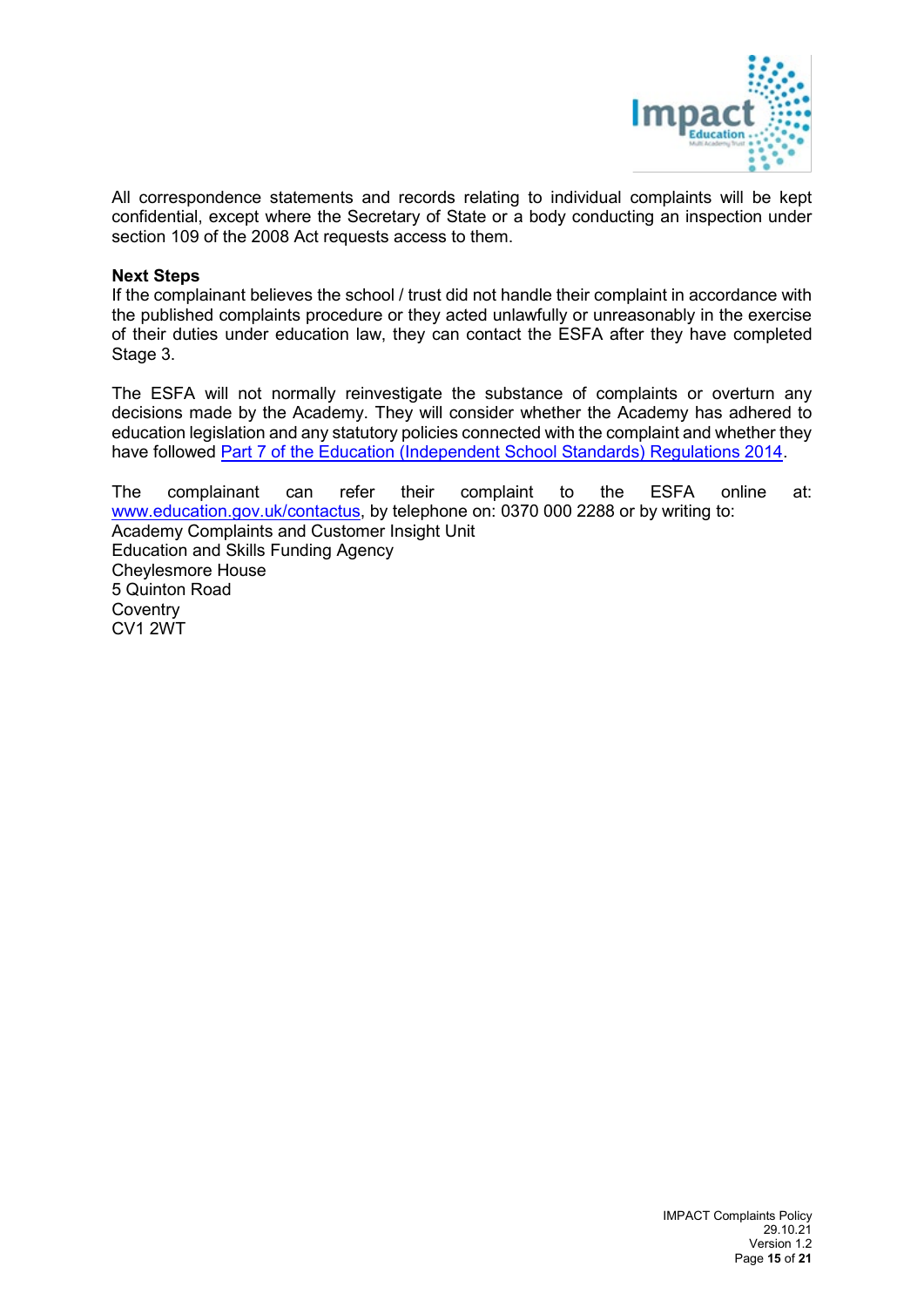

# **Part C - Complaint Form**

Please complete and return to the Clerk to the Local Governing Body who will acknowledge receipt and explain what action will be taken.

| Your name:                                                                                                     |
|----------------------------------------------------------------------------------------------------------------|
| Pupil's name (if relevant):                                                                                    |
| Your relationship to the pupil (if relevant):                                                                  |
| Address:                                                                                                       |
| Postcode:<br>Day time telephone number:<br>Evening telephone number:<br>Email address:                         |
| Please give details of your complaint, including whether you have spoken to anybody at<br>the school about it. |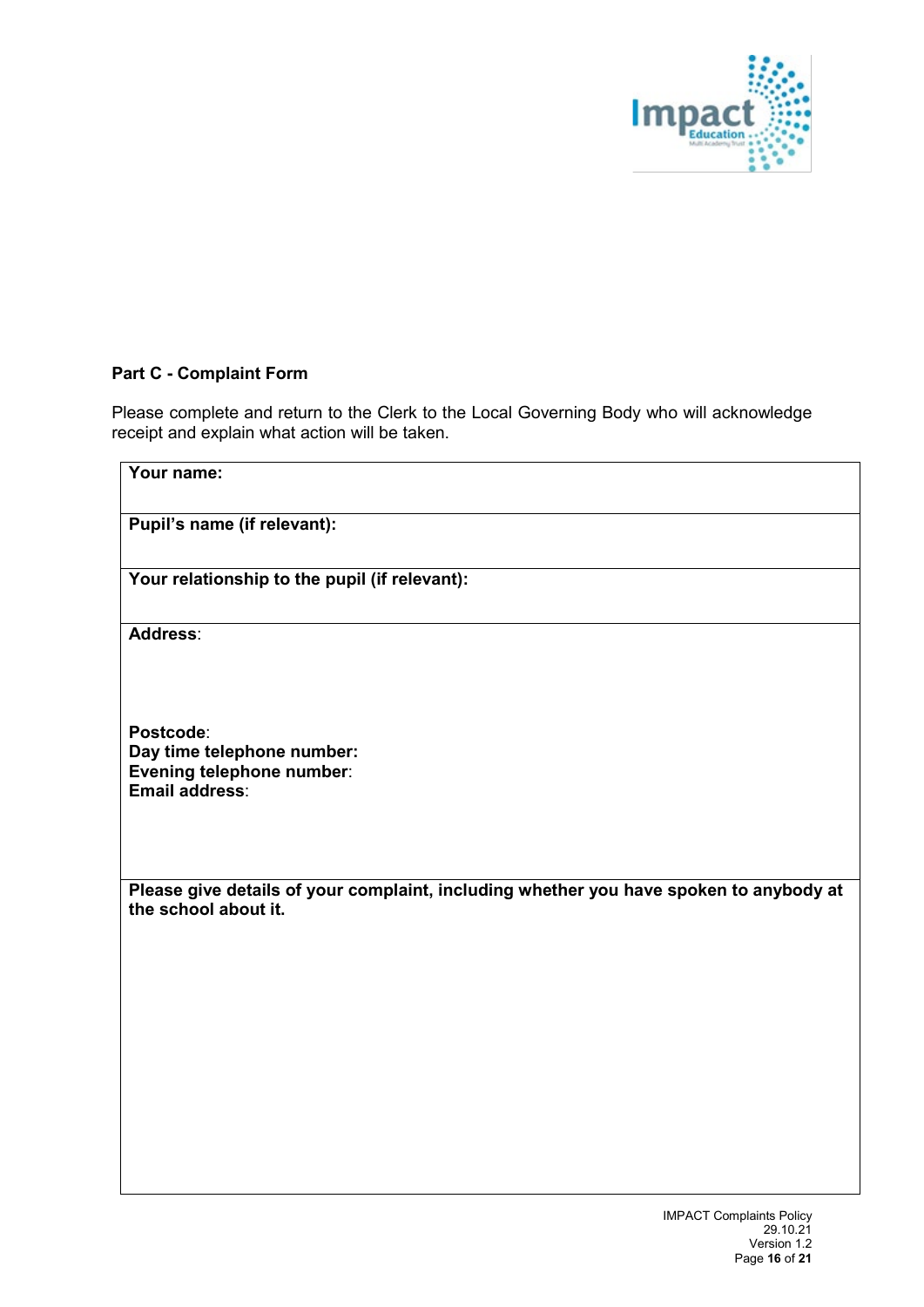

| What actions do you feel might resolve the problem at this stage? |  |  |  |  |
|-------------------------------------------------------------------|--|--|--|--|
|                                                                   |  |  |  |  |
|                                                                   |  |  |  |  |
|                                                                   |  |  |  |  |
|                                                                   |  |  |  |  |
|                                                                   |  |  |  |  |
|                                                                   |  |  |  |  |
|                                                                   |  |  |  |  |
|                                                                   |  |  |  |  |
|                                                                   |  |  |  |  |
|                                                                   |  |  |  |  |
| Are you attaching any paperwork? If so, please give details.      |  |  |  |  |
|                                                                   |  |  |  |  |
|                                                                   |  |  |  |  |
|                                                                   |  |  |  |  |
|                                                                   |  |  |  |  |
|                                                                   |  |  |  |  |
|                                                                   |  |  |  |  |
|                                                                   |  |  |  |  |
|                                                                   |  |  |  |  |
|                                                                   |  |  |  |  |
| Signature:                                                        |  |  |  |  |
| Date:                                                             |  |  |  |  |
|                                                                   |  |  |  |  |
| <b>Official use</b>                                               |  |  |  |  |
| Date acknowledgement sent:                                        |  |  |  |  |
| By who:                                                           |  |  |  |  |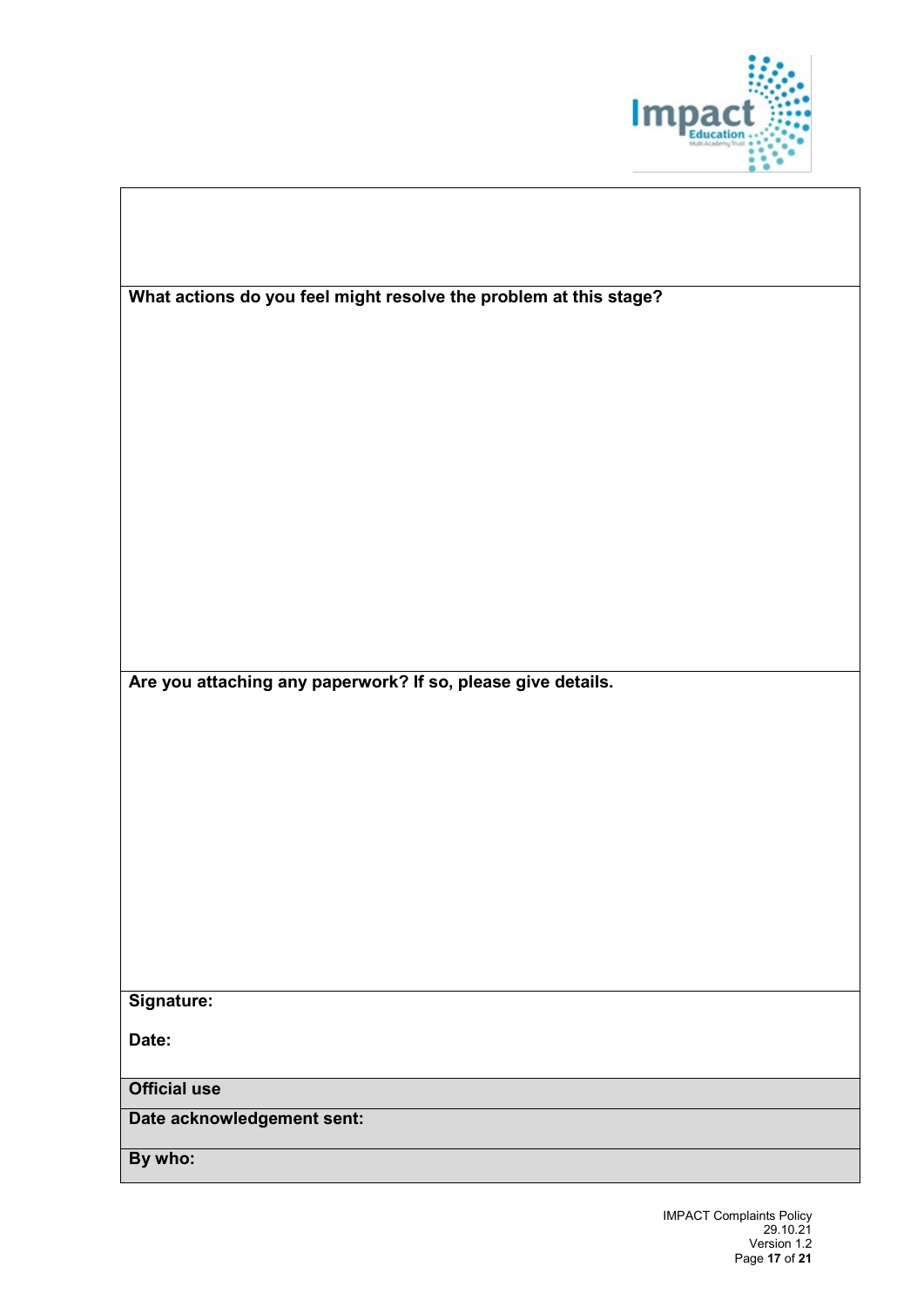

| <b>Complaint referred to:</b> |  |  |
|-------------------------------|--|--|
| <b>Action taken:</b>          |  |  |
|                               |  |  |
|                               |  |  |
|                               |  |  |
|                               |  |  |
| Date:                         |  |  |

## **Part D - Roles and Responsibilities**

#### **Complainant**

The complainant will receive a more effective response to the complaint if they:

- Explain the complaint in full as early as possible
- Co-operate with the school in seeking a solution to the complaint
- Respond promptly to requests for information or meetings or in agreeing the details of the complaint
- Ask for assistance as needed
- Treat all those involved in the complaint with respect
- Refrain from publicising the details of their complaint on social media and respect confidentiality

#### **Investigator**

The investigator's role is to establish the facts relevant to the complaint by:

- Providing a comprehensive, open, transparent and fair consideration of the complaint through:
	- $\circ$  Sensitive and thorough interviewing of the complainant to establish what has happened and who has been involved
	- $\circ$  Interviewing staff and children/young people and other people relevant to the complaint
	- o Consideration of records and other relevant information
	- o Analysing information
- Liaising with the complainant and the complaints co-ordinator as appropriate to clarify what the complainant feels would put things right.

The investigator should:

- Conduct interviews with an open mind and be prepared to persist in the questioning
- Keep notes of interviews or arrange for an independent note taker to record minutes of the meeting
- Ensure that any papers produced during the investigation are kept securely pending any appeal
- Be mindful of the timescales to respond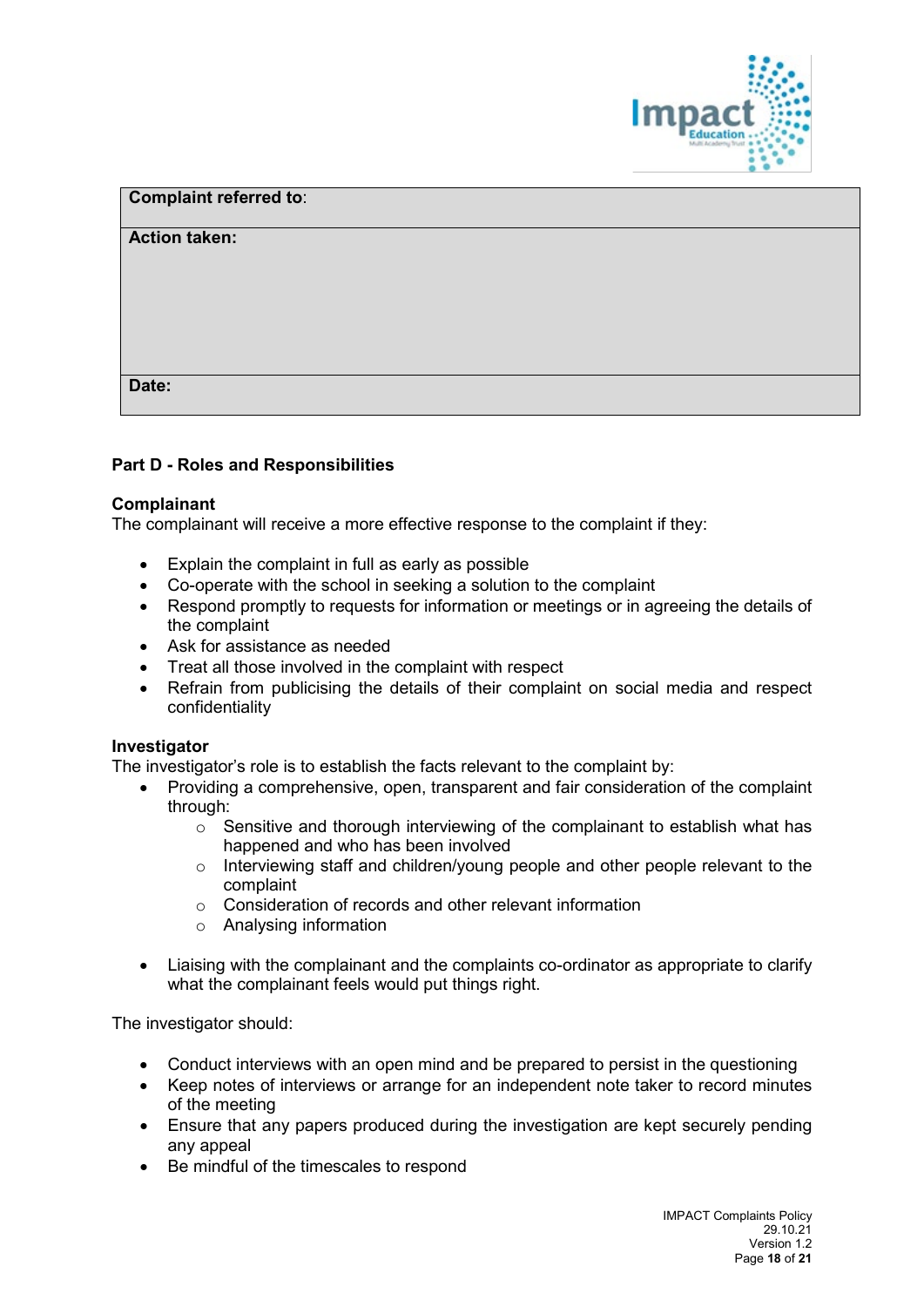

- Prepare a comprehensive report for the Headteacher or complaints panel that sets out the facts, identifies solutions and recommends courses of action to resolve problems.
- The headteacher or complaints panel will then determine whether to uphold or dismiss the complaint and communicate that decision to the complainant, providing the appropriate escalation details.

#### **Complaints Co-ordinator**

*(this could be the Headteacher or CEO / designated governor or trustee or other staff member providing administrative support)*

The complaints co-ordinator should:

- Ensure that the complainant is fully updated at each stage of the procedure
- Liaise with staff members, Headteacher, CEO, Chair of Governors, Chair of Trust or the Clerk and to ensure the smooth running of the complaints procedure
- Be aware of issues regarding:
	- $\circ$  Sharing third party information
	- $\circ$  Additional support. This may be needed by complainants when making a complaint including interpretation support or where the complainant is a child or young person
- Keep records

## **Clerk to the Governing Body / Trust Board**

The Clerk is the contact point for the complainant and the panel and should:

- Ensure that all people involved in the complaint procedure are aware of their legal rights and duties, including any under legislation relating to school complaints, education law, the Equality Act 2010, the Freedom of Information Act 2000, the Data Protection Act (DPA) 2018 and the General Data Protection Regulations (GDPR)
- Set the date, time and venue of the meeting, ensuring that the dates are convenient to all parties (if they are invited to attend) and that the venue and proceedings are accessible
- Collate any written material relevant to the complaint (for example: stage 1 paperwork, school and complainant submissions) and send it to the parties in advance of the meeting within an agreed timescale
- Record the proceedings
- Circulate the minutes of the meeting
- Notify all parties of the panel's decision.

#### **Panel Chair**

The panel's chair, who is nominated in advance of the complaint meeting, should ensure that:

- Both parties are asked (via the Clerk) to provide any additional information relating to the complaint by a specified date in advance of the meeting
- The meeting is conducted in an informal manner, is not adversarial, and that, if all parties are invited to attend, everyone is treated with respect and courtesy
- Complainants who may not be used to speaking at such a meeting are put at ease. This is particularly important if the complainant is a child/young person
- The remit of the panel is explained to the complainant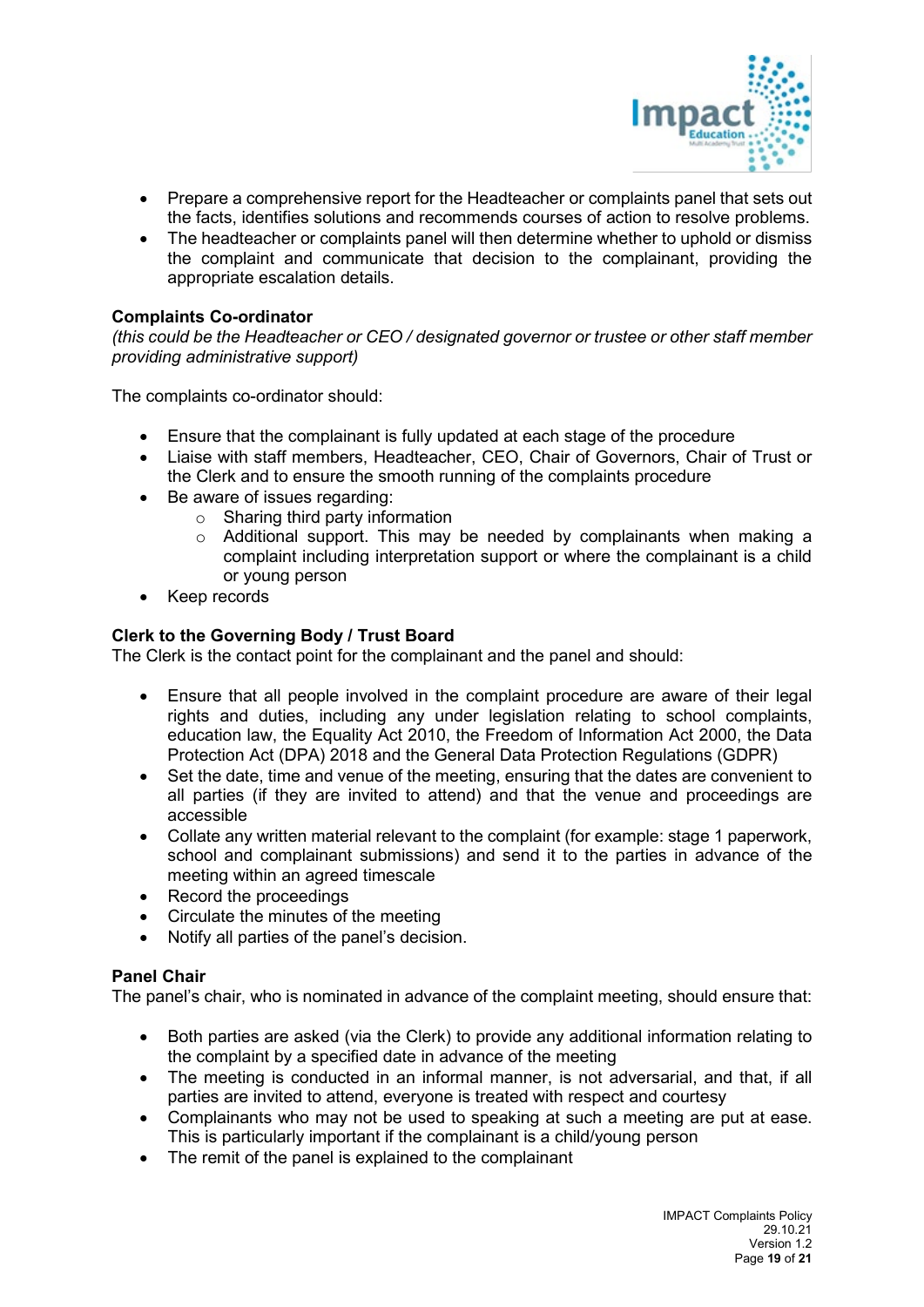

- Written material is seen by everyone in attendance, provided it does not breach confidentiality or any individual's rights to privacy under the DPA 2018 or GDPR. If a new issue arises it would be useful to give everyone the opportunity to consider and comment upon it; this may require a short adjournment of the meeting
- Both the complainant and the school are given the opportunity to make their case and seek clarity, either through written submissions ahead of the meeting or verbally in the meeting itself
- The issues are addressed
- Key findings of fact are made
- The panel is open-minded and acts independently
- No member of the panel has an external interest in the outcome of the proceedings or any involvement in an earlier stage of the procedure
- The meeting is minuted
- They liaise with the Clerk (and complaints co-ordinator, if the school has one).

#### **Panel Member**

Panel members should be aware that:

• The meeting must be independent and impartial, and should be seen to be so

No governor / trustee may sit on the panel if they have had a prior involvement in the complaint or in the circumstances surrounding it

• The aim of the meeting should be to resolve the complaint and achieve reconciliation between the school and the complainant

We recognise that the complainant might not be satisfied with the outcome if the meeting does not find in their favour. It may only be possible to establish the facts and make recommendations

• Many complainants will feel nervous and inhibited in a formal setting

Parents/carers often feel emotional when discussing an issue that affects their child

• Extra care needs to be taken when the complainant is a child/young person and present during all or part of the meeting

Careful consideration of the atmosphere and proceedings should ensure that the child/young person does not feel intimidated

The panel should respect the views of the child/young person and give them equal consideration to those of adults

If the child/young person is the complainant, the panel should ask in advance if any support is needed to help them present their complaint. Where the child/young person's parent is the complainant, the panel should give the parent the opportunity to say which parts of the meeting, if any, the child/young person needs to attend

However, the parent should be advised that agreement might not always be possible If the parent wishes the child/young person to attend a part of the meeting that the panel considers is not in the child/young person's best interests